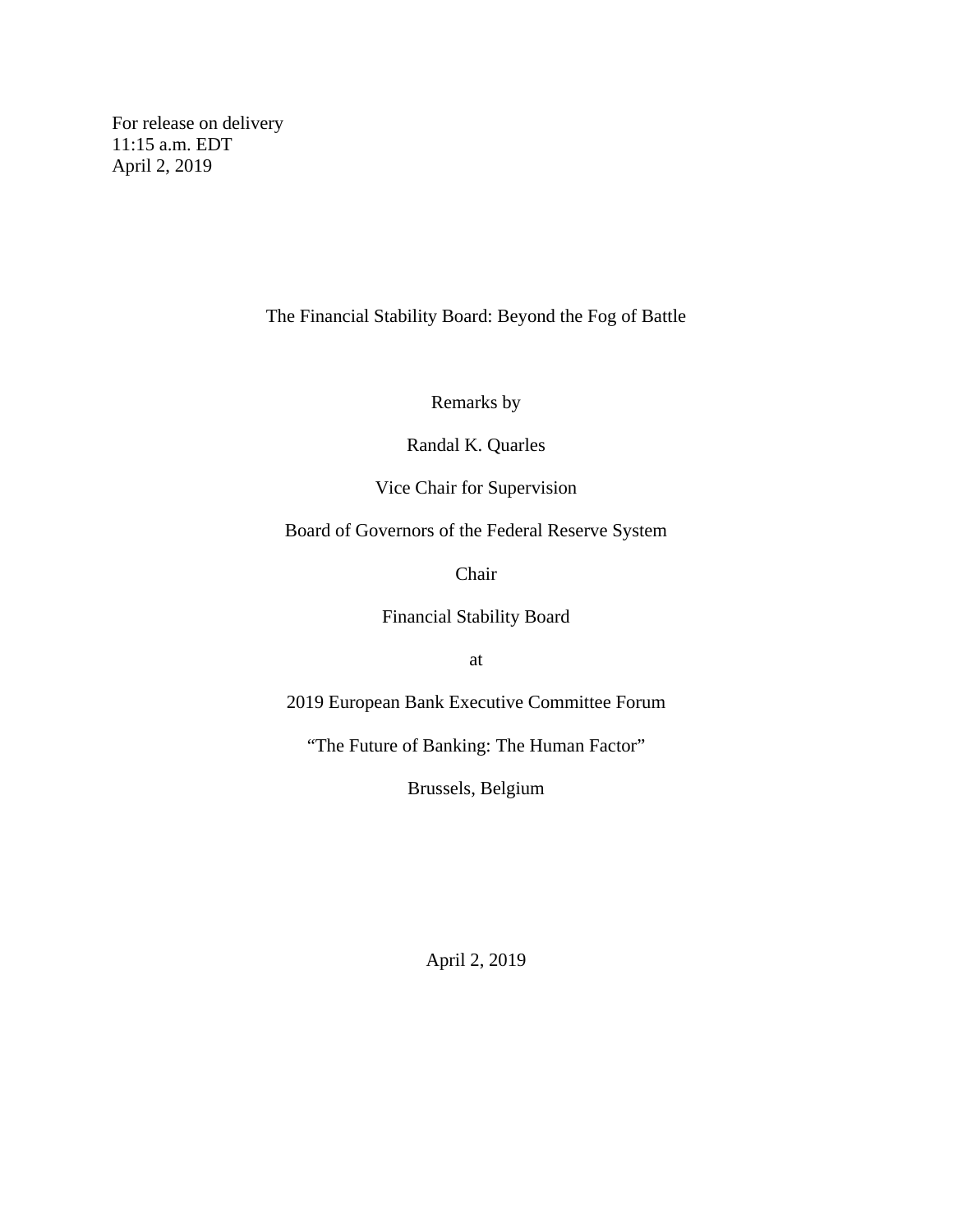Thank you for the opportunity to join you. I am grateful for the chance to speak with such a diverse and distinguished group of academics, industry leaders, and colleagues in regulation and central banking. Conversations like these always remind me that, while we all approach our roles in the financial sector differently, we share a deeper commitment to a common goal: a safe, stable, and resilient financial system, capable of supporting strong and sustainable economic growth.

A decade ago, that common goal became an imperative. The financial regulatory community worked frantically to repair the vulnerabilities that the global financial crisis exposed and to address a set of financial risks that failed to respect national borders. The financial system we have today bears the imprint of our response a decade ago. Basel III is now final. Derivatives markets are now safer and better regulated. Levels of capital and liquidity at the largest banks are now higher, and with reforms to recovery and resolution, the risks and potential costs of a catastrophic failure of a major institution are lower. These are profound accomplishments of international cooperation, which returned the global financial system from the brink of collapse to stability and health. But health does not make cooperation or vigilance any less necessary. On the contrary, as the G20 leaders said in creating the Financial Stability Board (FSB), "a sense of normalcy should not lead to complacency."[1](#page-1-0)

The FSB exists to help sustain the common efforts made in the throes of the crisis--to identify and address systemic vulnerabilities, to develop stronger regulatory and supervisory policies, and to create a more resilient global financial system. It is a platform, and a place for its 24 members and 73 representatives to coordinate their work; to identify and address issues that span financial products, intermediaries, and markets; and to avoid the pre-crisis regulatory

 $\overline{\phantom{a}}$ 

<span id="page-1-0"></span><sup>&</sup>lt;sup>1</sup> Leaders' Statement, The Pittsburgh Summit (G20), September 24–25, 2009, [https://www.treasury.gov/resource](https://www.treasury.gov/resource-center/international/g7-g20/Documents/pittsburgh_summit_leaders_statement_250909.pdf)[center/international/g7-g20/Documents/pittsburgh\\_summit\\_leaders\\_statement\\_250909.pdf.](https://www.treasury.gov/resource-center/international/g7-g20/Documents/pittsburgh_summit_leaders_statement_250909.pdf)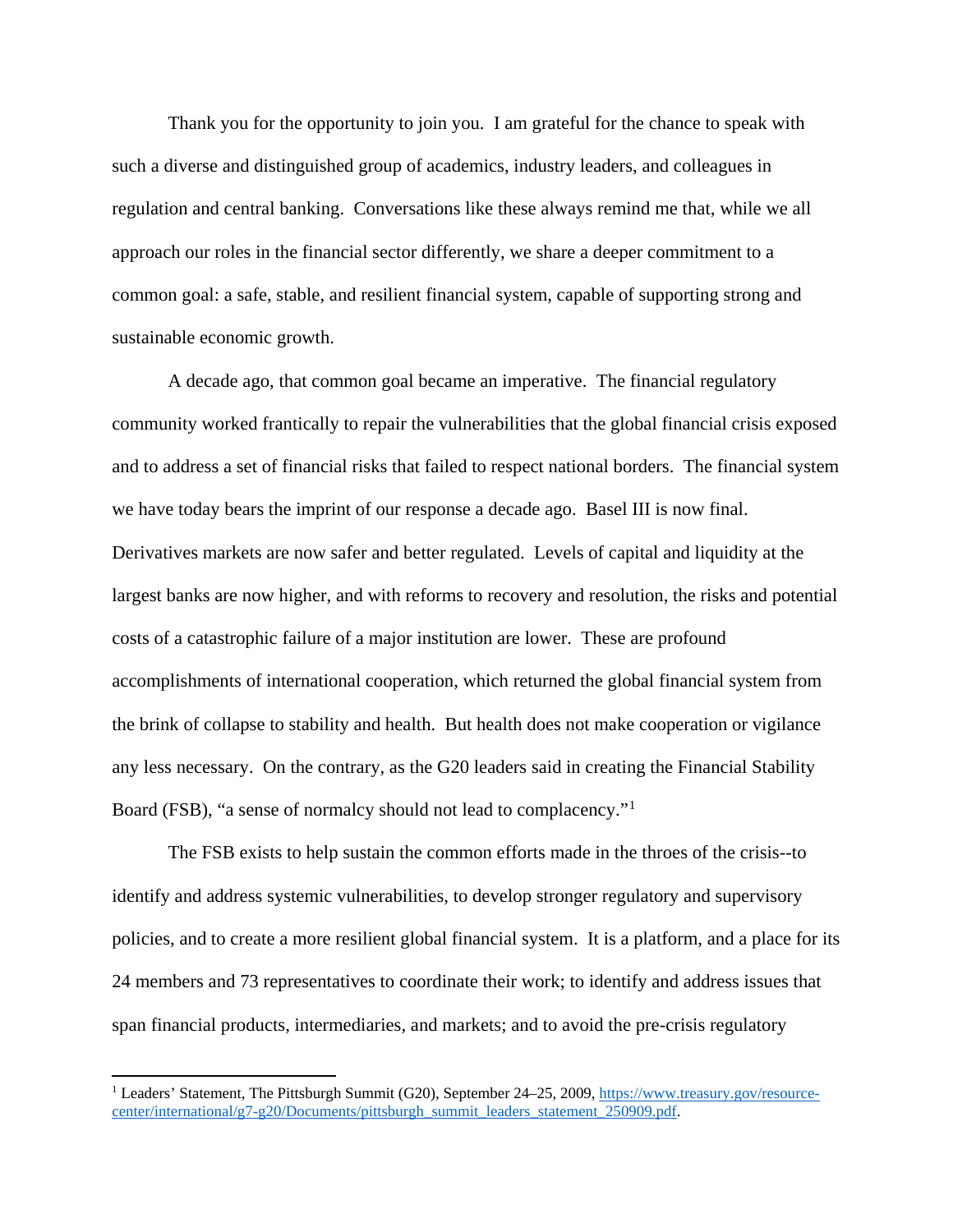fragmentation that left financial stability risks unaddressed. The relevance of this platform, to its members and to a changing financial system, is critical to preserving our last 10 years of hardearned gains.

Today, I want to briefly outline three tenets that I believe are essential to preserving the relevance and vitality of the FSB: engagement, vigilance, and analysis. These principles, which I discussed more fully in remarks last week, underlie the most successful elements of the postcrisis reforms. [2](#page-2-0) They should remain the foundation of the FSB's work, as we turn from drafting new standards to implementing them and devote more time and attention to the emerging vulnerabilities.

## **Engagement**

 $\overline{a}$ 

Regulatory cooperation has long been essential to financial stability--not only because it fosters consistency in global rules, but also because it fosters trust. When authorities develop new policy together, when they identify common standards and implement them in their home countries, and when they plan and debate the nature of emerging risks, they also develop a common understanding of each other's work and a common approach to addressing new problems.

However, trust among regulators means little on its own. It must come with the trust of the constituencies regulators serve, and the trust of those whom our decisions affect. The FSB is a conduit for this trust, as it is accountable to the G20 and to the nations and people the G20 leaders represent. We have an obligation to make the most of that conduit, by engaging in genuine, substantive dialogue with a wide range of stakeholders, to a greater and more effective

- 2 -

<span id="page-2-0"></span><sup>&</sup>lt;sup>2</sup> Randal K. Quarles, "The Financial Stability Board in 2019" (speech at the Joint Conference of the European Central Bank and the Journal of Money, Credit, and Banking, Frankfurt, Germany, March 28, 2019), [https://www.federalreserve.gov/newsevents/speech/quarles20190328a.htm.](https://www.federalreserve.gov/newsevents/speech/quarles20190328a.htm)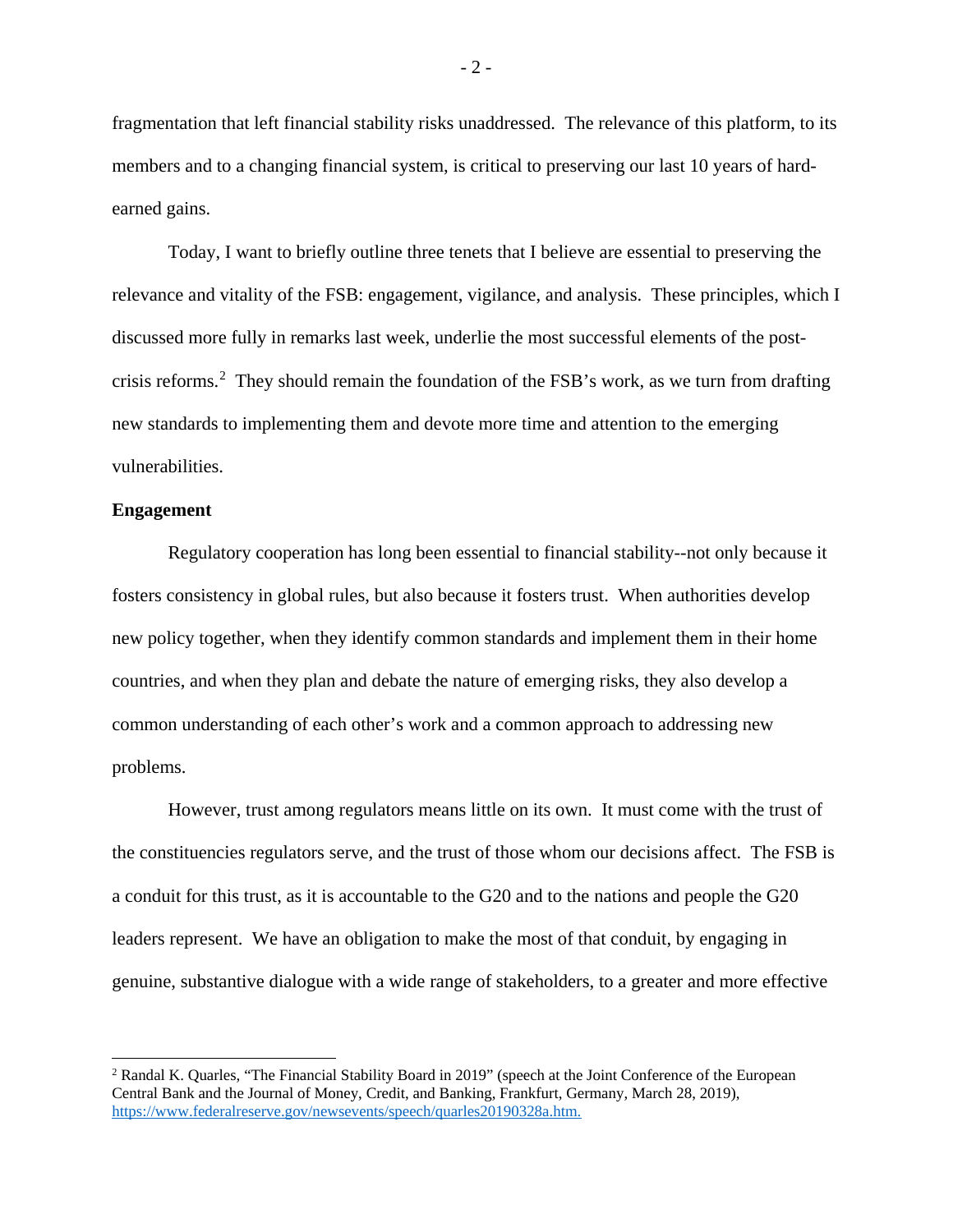degree than in the past. We should invite reflection on the design and impact of our efforts, solicit input on risks to financial stability, and better communicate our mission and activities to the public, without the veneer of technical jargon.

The FSB can begin this work at home, by strengthening the role of the regional groups that are already part of the organization. In 2011, the FSB established six consultative groups representing large regions of the globe. The intent was to expand our outreach beyond the membership of the G20 and to better reflect the FSB's global mission and impact. Today, the groups meet once or twice a year and help the FSB obtain broader input into its policy development agenda. They can, and should, have the opportunity to do more--not only to promote implementation of international policy initiatives but also to give a clear view of financial stability developments in their respective regions. A study of the groups' operations is now underway, which will shed light on how to upgrade their effectiveness as an outreach and feedback mechanism.

We can also engage more effectively outside the FSB--with businesses, public institutions, market participants, and scholars--and give the public the means and the opportunity to provide meaningful feedback on our work. Some steps are already underway. We established a new expectation that all FSB policy recommendations will be open for at least 60 days of public comment, instead of the shorter periods used in the past. We began a recent effort around the differences in regulatory environments and market conditions across jurisdictions--known as "market fragmentation"--by convening key stakeholders and academics for a full-day workshop, which I hope will be the rule for future projects, not the exception. Earlier this year, we released publicly the FSB work program for the first time.<sup>[3](#page-3-0)</sup>

l

- 3 -

<span id="page-3-0"></span><sup>3</sup> Se[e http://www.fsb.org/2019/02/fsb-work-programme-for-2019/.](http://www.fsb.org/2019/02/fsb-work-programme-for-2019/)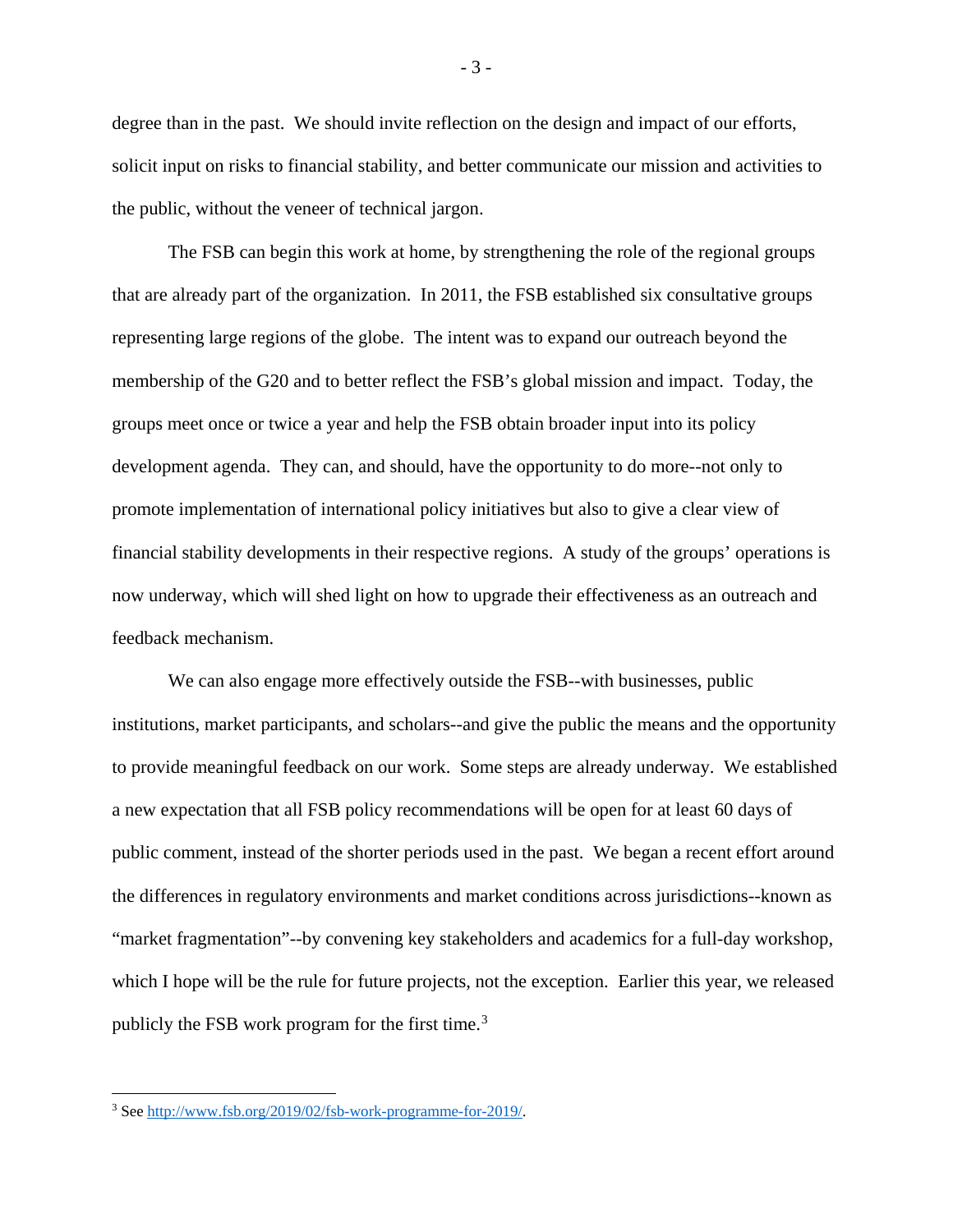This broad engagement is essential to understanding new developments that are relevant to financial stability. Take, for example, the "fintech" trends I discussed in remarks last week, to which the FSB is dedicating significant attention. Claims about fintech run the gamut from the utopian to the apocalyptic--yet the mantle of fintech covers a wide range of new business models, products, and trends. Their contours and their impact also vary across national boundaries, from mobile wallets in Kenya, to online mortgages in the United States, to money market funds founded by technology companies in China. Understanding one of these new uses of technology is not the same as understanding all of them. Identifying the risks and opportunities they pose requires context, information, and insight that can only come from a variety of stakeholders with experience developing, using, and monitoring them.

I will continue to seek ways to invite and encourage engagement during my chairmanship, and to give the public a clearer and fuller view of FSB's decisionmaking process. Few efforts are closer to the heart of our collective work or to the accountability and trust that the FSB helps foster.

## **Vigilance**

l

Trust and accountability are also prerequisites for the FSB to pursue its mission. The first prong of our mandate, now a decade old, is to "assess vulnerabilities affecting the global financial system, and identify and review . . . the regulatory, supervisory, and related actions needed to address them  $\dots$  ."<sup>[4](#page-4-0)</sup> The FSB's primary role, and its principal contribution to international financial regulation, is to look forward--to see past the issues and practices of the day, and identify new vulnerabilities, long before they lead to widespread economic distress.

<span id="page-4-0"></span><sup>&</sup>lt;sup>4</sup> "Financial Stability Board Charter," April 2, 2009, [http://www.fsb.org/wp-content/uploads/r\\_090925d.pdf.](http://www.fsb.org/wp-content/uploads/r_090925d.pdf)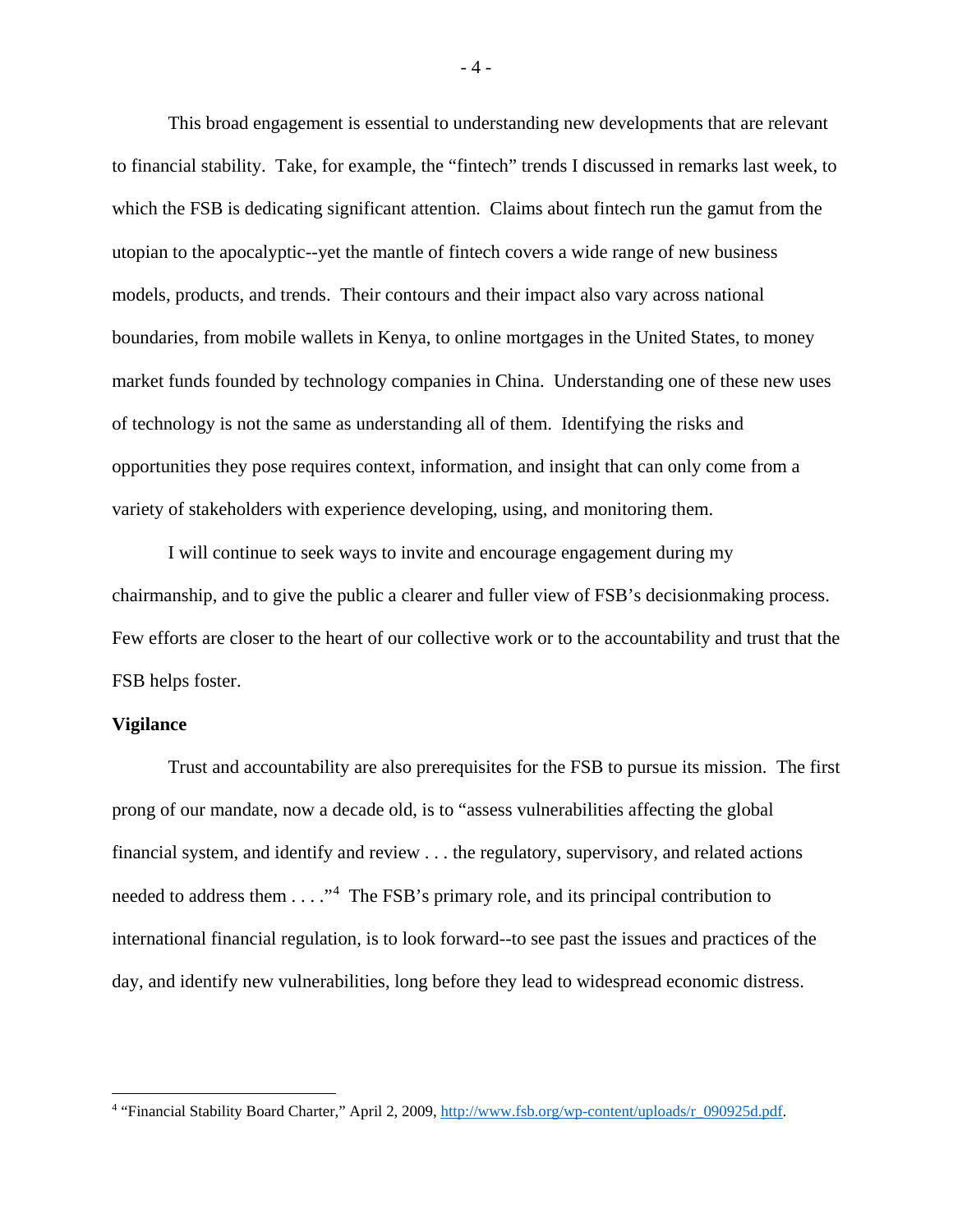The FSB's Standing Committee on Assessment of Vulnerabilities (under the leadership of FSB Vice Chair Klaas Knot of De Nederlandsche Bank, here today) is an important forum and catalyst for this work. In the months ahead, the committee will develop a new framework for the identification and assessment of financial vulnerabilities. Their efforts will rely on transparent engagement with a wide range of stakeholders--including banks and nonbank financial institutions, the academic community, financial regulators, national authorities, and standardsetting bodies. This kind of broad outreach is essential. The causes of financial crises rarely announce themselves ahead of time, and only a wide range of views can give us the perspective and understanding to address them in advance. The right model for this work is not a small team of detectives--it is a search party.

The FSB's efforts on nonbank financial intermediation, which I discussed last week, reflect a similar approach. Nonbank financing has grown since the financial crisis, and it has been a source of systemic risk, often involving high leverage, maturity and liquidity mismatches, opaque structures, and concentrated holdings of risky assets. Nonbank financing can also lead to lower lending standards, bidding up the price of risky assets and sending an encouraging signal to credit underwriters. These channels played a role in the recent global financial crisis, and more recently, new forms of interconnectedness between nonbank financial firms and the banking system have emerged. In some scenarios, both domestically and internationally, such ties could amplify risks.

These developments raise important issues. Is the growth of nonbank financing altering existing market structures? Are there new vulnerabilities in the financial system? How will nonbank financing develop, and how should it do so? The FSB is taking a variety of complementary approaches to answering these questions.

- 5 -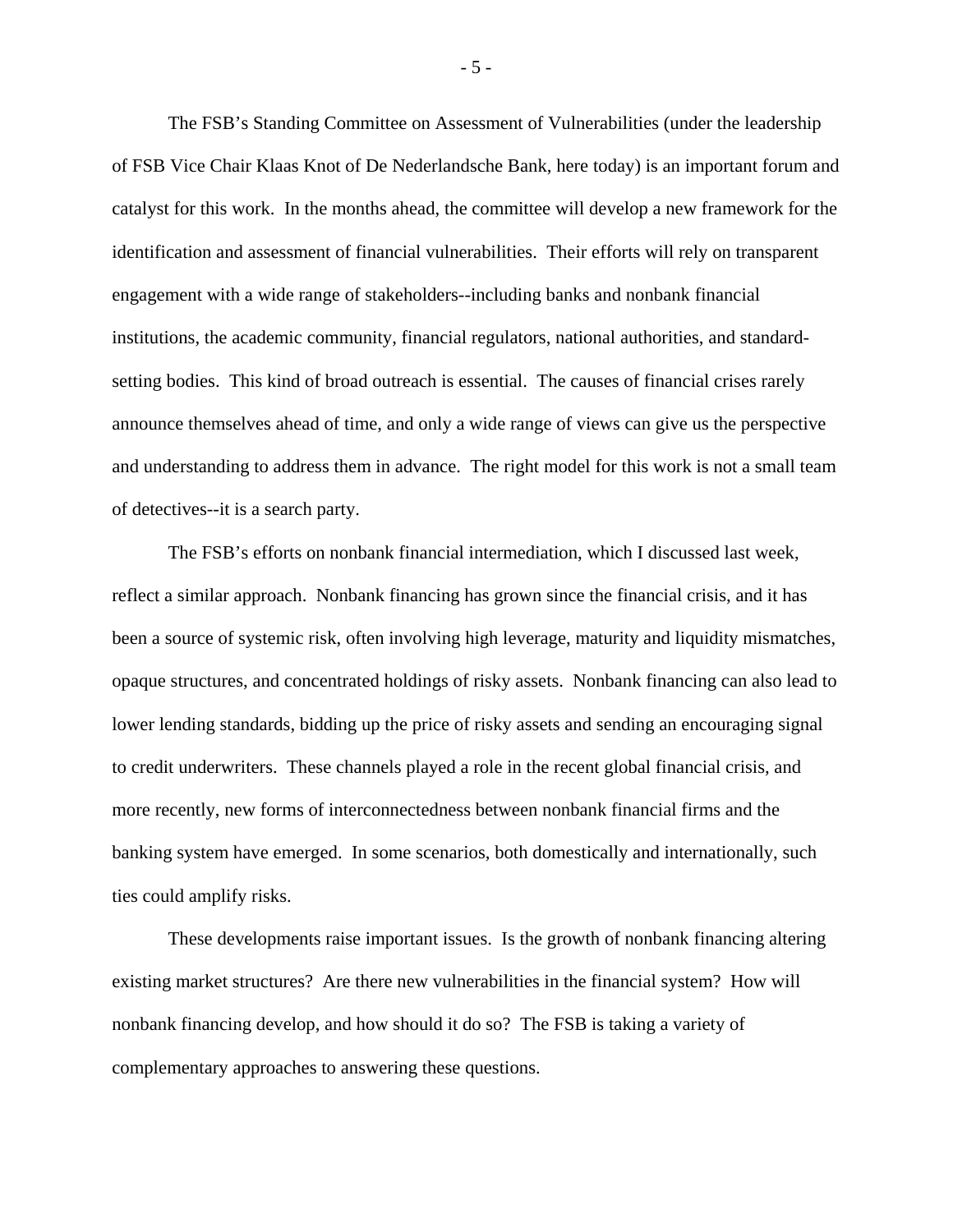First, we produce an annual report that outlines the developments in nonbank financing, detailing global trends and potential risks and providing reliable information to foster public discussion. Second, the FSB develops policies to promote the resilience of these firms (without impeding the growth of sustainable nonbank financing models), and we work closely with other multinational organizations to monitor implementation. Finally, and going forward, we must begin analyzing the effectiveness of the policies on nonbank financing that have been implemented.

## **Analysis**

The same spirit of self-reflection should guide the FSB's efforts in other policy areas. Stakeholders trust the FSB to undertake thoughtful, detailed work on emerging risks to financial stability. Yet identifying those risks before a crisis means dealing in uncertainty, and making policy on evolving issues, where no one can claim complete expertise. To maintain that trust, we must be willing to make improvements when the evidence justifies it--to undertake rigorous analysis, before and after issuing new standards, and to follow that analysis where it leads.

Many post-crisis policies, including those aimed at the implicit subsidy for "too-big-tofail" institutions, have been in place long enough to allow for evaluation. We can now begin to ask fundamental, critical questions: What have the effects of these reforms been, whether intended or unintended, salutary or adverse? Have we successfully reduced or eliminated the problem? Has there been a tradeoff, in the form of new, unintended risks or costs?

As I have described elsewhere, the FSB is launching a global study with multinational policymakers to start answering these important questions as part of its broader effort to evaluate the effects of post-crisis reforms. We intend to bring analytical rigor to these questions, and we recognize that the academic community has undertaken much work in this area. As a result, we

- 6 -